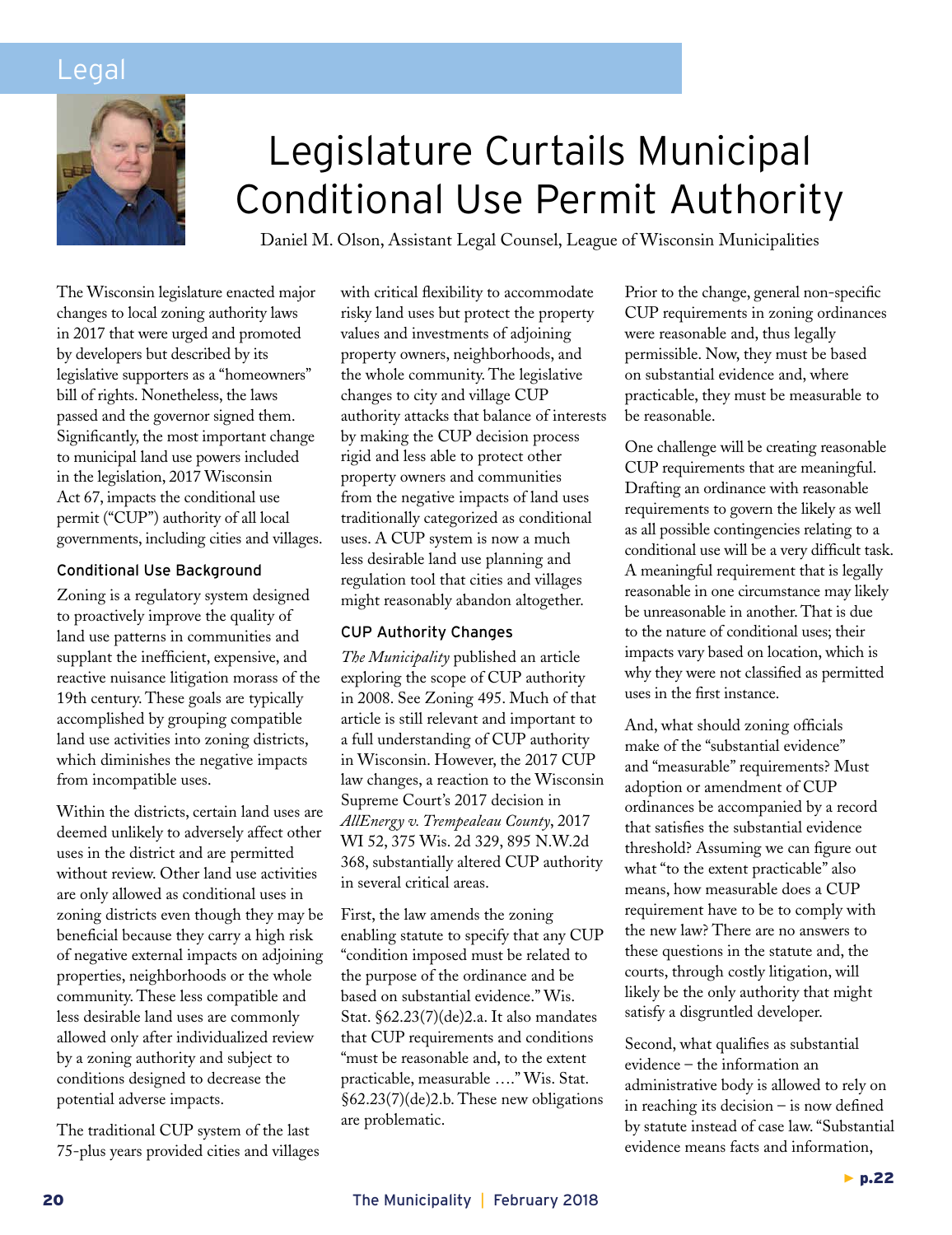## Legal

other than merely personal preferences or speculation, directly pertaining to the requirements and conditions an applicant must meet to obtain a conditional use permit and that reasonable persons would accept in support of a conclusion." Wis. Stat. §62.23(7)(de)1.b.

While similar to what the substantial evidence test was, *see AllEnergy*, 2017 WI 52 at ¶ 76, it is clear that the change was enacted to try and limit the type of information a zoning authority can rely on in deciding whether to grant a CUP. It must not only be facts and information instead of personal preferences or speculation, but those facts and information must "directly pertain" to the requirements and conditions in the zoning ordinance or established by the zoning board.

It will be impossible to confine public hearing testimony from citizens to

only facts and information that directly pertains to CUP requirements and conditions. Most people do not have the kind of legal training or experience to provide wholly objective testimony at an informal zoning hearing. When this happens, are members of the zoning board legally permitted to redirect the testimony of the citizen without being challenged by the applicant as impermissibly biased? That is just one impact of the substantial evidence requirement.

The language prohibiting reliance on speculation for substantial evidence is another problem area. CUPs are inherently uses with higher risks of negative impacts on other uses. But, the negative impact varies from location to location. Therefore, is evidence about decreased property values or other negative impacts associated with a similar use at a different location speculation or

non-speculation about probable impacts at the proposed location?

Third, the city and village zoning enabling statute was amended to specify that "if an applicant for a conditional use permit meets or agrees to meet all of the requirements and conditions specified in the city ordinance or those imposed by the city zoning board, the city *shall* grant the conditional use permit." Wis. Stat. §62.23(7)(de)2.a. (emphasis added). This language embraces a minority zoning legal theory the Wisconsin Supreme Court rejected in *AllEnergy* that "where a [CUP] applicant has shown that all conditions and standards, both by ordinance and as devised by the zoning committee, have been or will be met, the applicant is entitled to the issuance of a permit." *AllEnergy*, 2017 WI 52 at ¶119.

Adding this legal principle to Wisconsin zoning law shifts the legal burden from

 $\blacktriangleright$  p.23

## **Is Your Community in Need of Municipal Administrator Services?**

**Turn to IPR** for customized services provided by experienced municipal administrators. **Rick Hermus** and **Russ Van Gompel** have over 60 years of combined local government experience. **Tailored services delivered on an as-needed basis:** - Interim Administrator Services - Recruitment - Organizational Analysis - Operations Improvement - Financial Planning/Budgeting - Economic Development Projects - Downtown Revitalization Initiatives - TIF Districts - BID Creation - Consolidation Studies - Comprehensive Planning and Implementation - Strategic Planning Integrated - Process Improvement **PUBLIC RESOURCES** - Classification and Compensation Studies**IPR-P3.com 920.751.4200** INTEGRATED PUBLIC RESOURCES IS A McMAHON GROUP COMPANY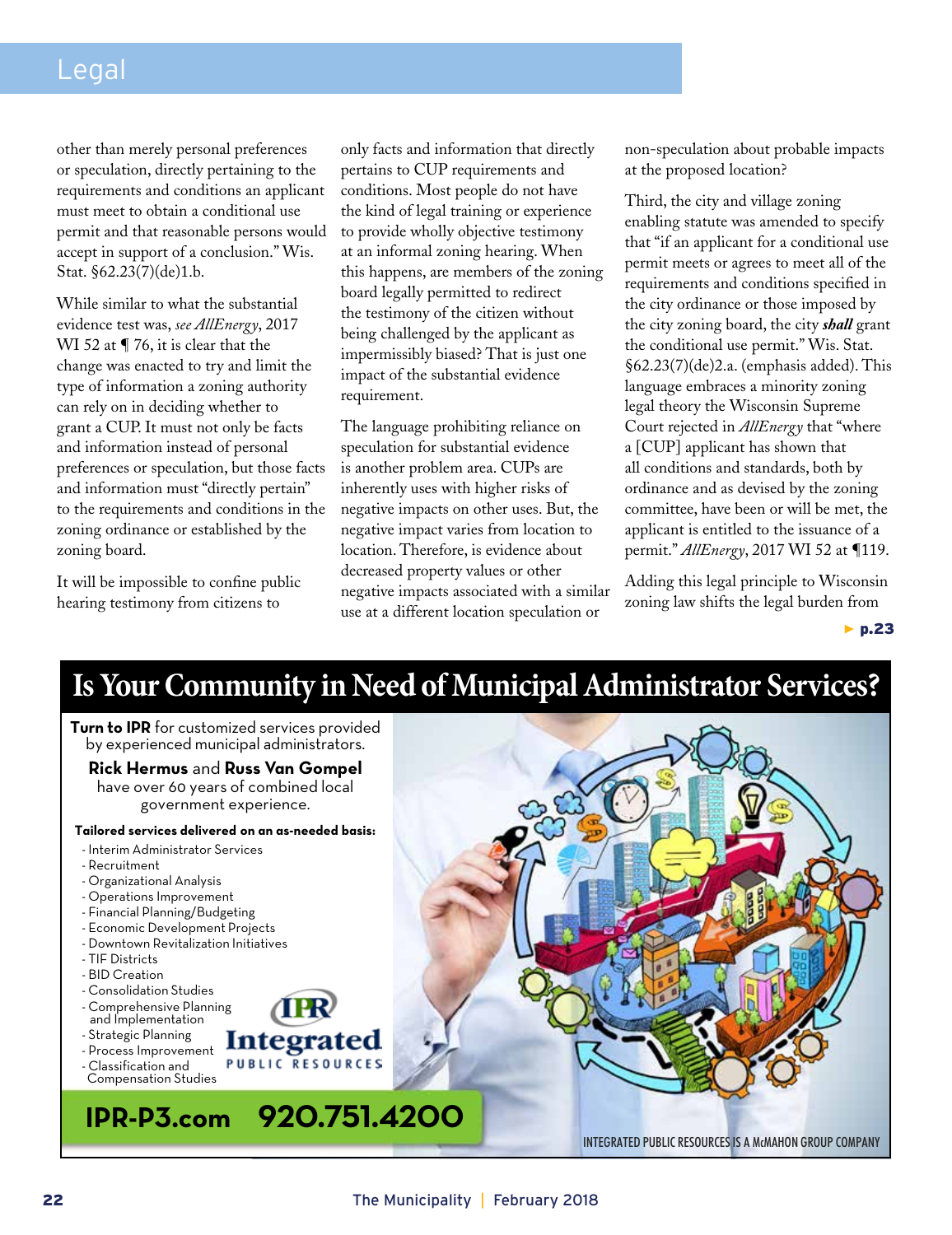a CUP applicant to the municipal governmental body responsible for making the CUP decision. The municipality must establish a permit requirement or condition by ordinance or develop conditions that are based on substantial evidence provided at the hearing. The burden shifting limits the effectiveness of the entire CUP review process and moves CUPs much closer to permitted use status than might be desirable in most circumstances.

As already noted, the pre-hearing ordinance requirements are likely to be watered down and less meaningful in order to survive a reasonableness challenge since they will apply to all proposed CUPs that have highly variable impacts based on location. This will make CUP applications much harder to deny.

Public officials do not welcome zoning litigation. It is inefficient and costly. So, even assuming that they will have a solid understanding of substantial evidence, zoning board members will be very cautious with their authority to impose CUP conditions based on substantial evidence introduced at the zoning hearing. Again, the burden shifting will make CUP applications much more difficult to deny.

Could a CUP applicant preempt the entire CUP process by simply promising full compliance when he files the CUP application? Probably not because a public hearing is mandated and the zoning board is vested with some authority to impose conditions that are based on substantial evidence after the public hearing and before granting a permit. However, as long as the CUP applicant agrees to abide by all the requirements and conditions, zoning board discretion is nullified and it must grant the CUP.

#### Responding to the Changes

The legislative changes did not reduce the adverse impact risks associated with conditional uses for adjoining properties, neighborhoods, or communities. The risks are still present and, absent a

municipal response, are now even greater given the reduced ability to address those negative externalities. So, cities and villages should consider their options given the new legislative restrictions on their CUP authority.

▶ p.24